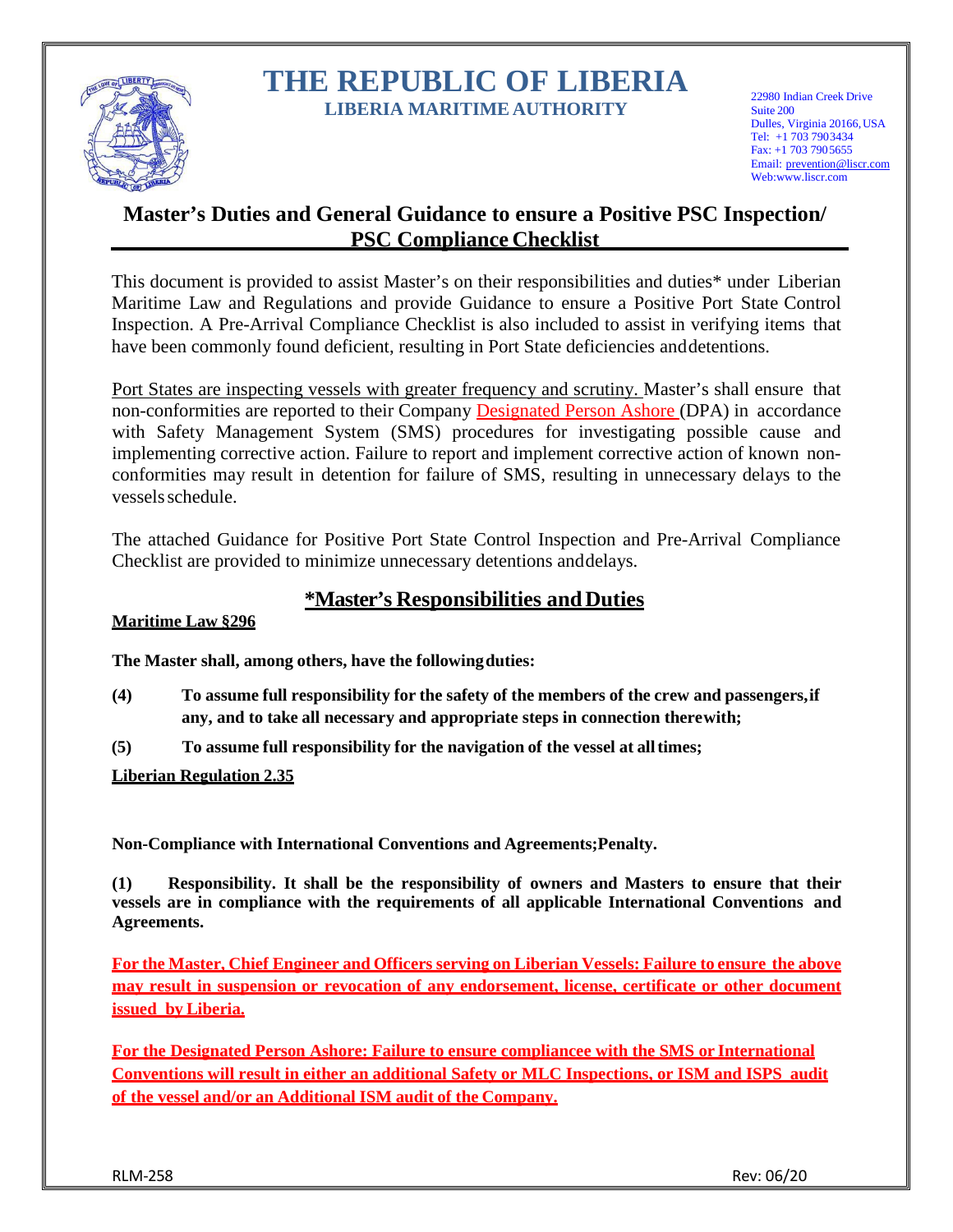## **Guidance to ensure a Positive Port State ControlInspections**

#### *"A clean, orderly ship, with a trained and confident crew will ensure a positive PSCinspection"* Ex PSC Inspector

- ↓ It is essential that the conduct of the Master and crew be professional. A Port State Control Officers (PSCO good **first impression of an orderly ship decreases the risk of an expandedinspection:**
	- The Master's office shall be presentable and the records organized and available, and
	- Standards of dress shall be high. The vessel's topside and engine room shall be clean andorderly.
- Meet PSCO(s) at embarkation and asked for identification (ISPS CODE) and escorted to the Master'soffice.
- Require an opening meeting--even if not offered. Ensure a suitable business like atmosphere. All key staff should be present unless duty requires otherwise, in which case this should be explained.
- Properly introduce key officers/personnel who will assist in key elements of the inspection and request same courtesy from the lead PSC officer, if more than one in PSC party.
- The inspection procedure contemplated by the PSCO should be explained. If not, ask for anexplanation.
- **Inform the PSCO of any problems with required equipment, including repairs and corrective action that isongoing and/or dispensations that have been issued by the flag Administration, to allow time needed to affect repairs.**
- Escorting ship's officers should act professional and knowledgeable of ships equipment and keep notes ondeficiencies
- Request notification of irregularities as soon as possible in order to affect corrections "on thespot".
- **Never intentionally misrepresent a condition to the PSCO.**
- $\triangleleft$  Insist on a closing meeting--even if one is not offered.
	- Listen to what the senior boarding officer says about the boarding results
	- Compare it with what he writes--ask for clarification/corrections if necessary
	- Ensure by direct question-- "We see nothing here suggesting adetention"
- $\bullet$  If the vessel is detained, notify the company immediately in accordance with company procedures. The flag Administration should also be notified as soon as possible.
- Ensure the inspection team is escorted at debarkation.
- Be aware of cultural differences

Even when there are defects it is possible to prevent a detention. However, the Master, Crew, Company,Recognized Organization, and Flag must be proactive and show that they have identified the defect and are taking appropriate corrective action.

When equipment is not functioning as required and cannot be repaired prior to arrival in a port, it is essential to report these to the Company DPA in accordance with the vessels Safety Management System. A report must also be sent to the Liberian Administration at or  $+1$  { prior to arrival. The Administration will issue a dispensation, if additional time is needed to affect permanent repair, and this may avoid a possibledetention.

#### **The following are examples of pre-existing deficiencies that resulted in detentions and could have been avoided had they been reported in advance and corrective actioninitiated:**

- Failure to report and take corrective action on existing inoperable rescue boat davit, rending the rescue boat incapable of launching.
- Failure to report and take corrective action on existing inoperative electronic switchboard cards, which caused the engine room to be without required alarms.
- Failure to report and take corrective action on existing inoperative quick closing valves, fire dampers, fire detection sensor, cargo hold ventilator covers, and/or gooseneck vents.
- Failure to report and take corrective action on existing problems related to emergencygenerator.
- Failure to report and take corrective action on existing defective radio and communicationequipment.
- Failure to report and take corrective action on existing defective Emergency firepump.
- Failure to report and take corrective action on existing defective OWS.
- Failure to report and take corrective action on existing inoperative three wayvalves.
- Intentional overriding or disabling equipment and systems, such as, water mist fire-fighting systems, quick closing fuel supply valves, and bypassing the oily water separator oil content meter. Such actions endanger the safety of the crew, the ship and the environment and should not betolerated.
- The crew was not able to successfully demonstrate the operation of the OWS, ECDIS and Emergency firepump.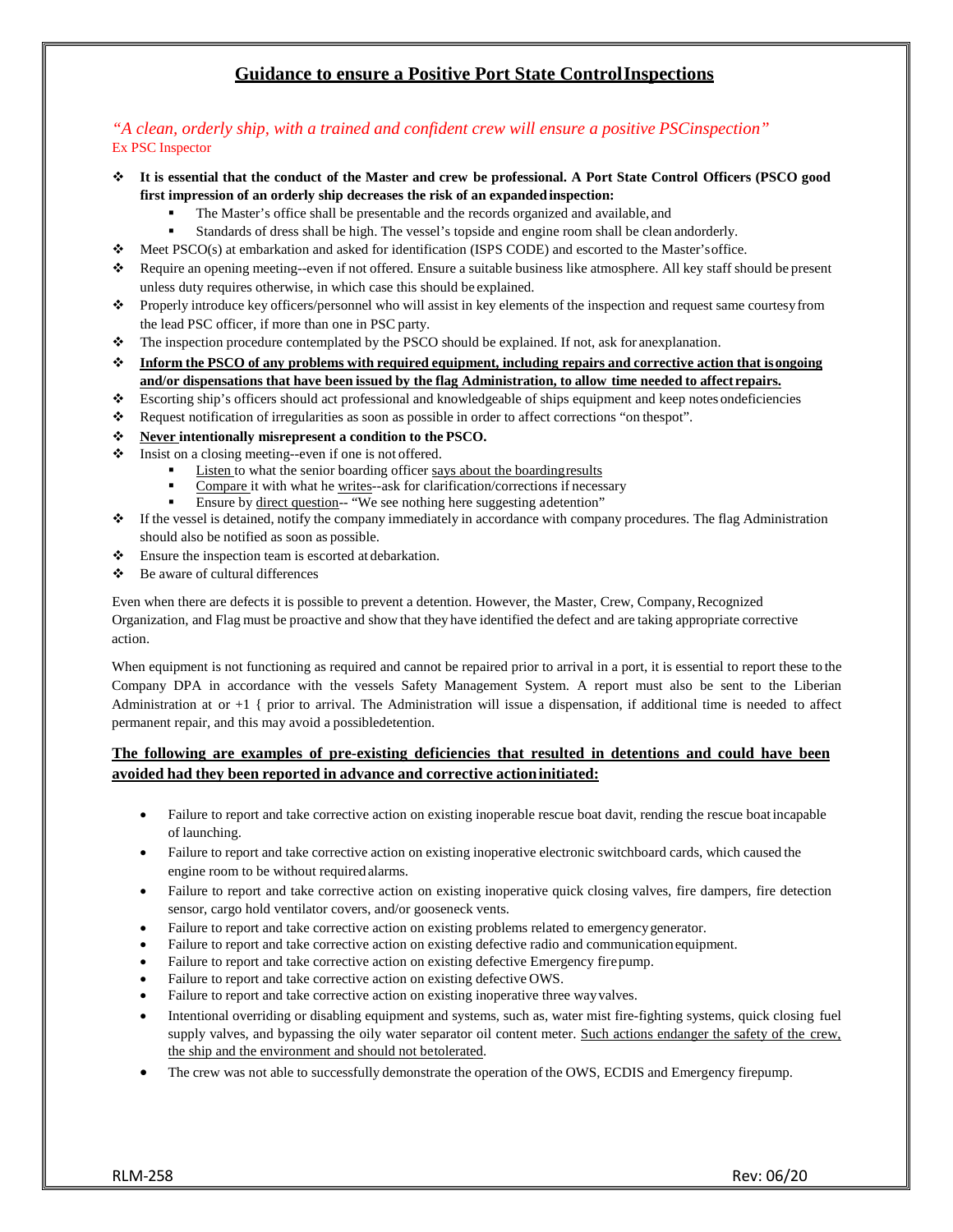|                                                    |  |  |  | THE REPUBLIC OF LIBERIA |
|----------------------------------------------------|--|--|--|-------------------------|
| <b>T TRIVIAL A LA CATALLER AT A THUT A RAILWAY</b> |  |  |  |                         |

**LIBERIA MARITIME AUTHORITY**

22980 Indian Creek Drive Suite 200 Dulles, Virginia 20166,USA Tel: +1 703 7903434 Fax: +1 703 790 5655 Email: [prevention@](mailto:safety@liscr.com)liscr.com We[b:www.liscr.com](http://www.liscr.com/)

# **PRE ARRIVAL COMPLIANCE CHECKLIST**

 $\Gamma$ 

|                | Next port of call: |
|----------------|--------------------|
| Ship's Name:   |                    |
| Ship's IMO No: | Date of call:      |

| <b>Item</b>                           | <b>Common DetainableDeficiency</b>                                                                                                                                                                                                                                            | <b>Response</b> | <b>Comments</b> |
|---------------------------------------|-------------------------------------------------------------------------------------------------------------------------------------------------------------------------------------------------------------------------------------------------------------------------------|-----------------|-----------------|
|                                       | Please provide the date of the last Port State inspection in<br>the arriving jurisdiction (MOU)                                                                                                                                                                               |                 |                 |
| <b>Port State inspection</b>          | Number of USCG Letters of Deviation (LOD) in last 365<br>days (USCG only)                                                                                                                                                                                                     |                 |                 |
|                                       | Number of USCG Captain of the Port (COTP) Orders<br>in last 365 days (USCG only)                                                                                                                                                                                              |                 |                 |
| <b>Crew Certificates</b>              | Do you have seafarers aboard that are serving over their<br>Seafarer Employment Agreement period due to COVID<br>restrictions. (If yes please contact the Administration to<br>request a dispensation)                                                                        | YES NO          |                 |
|                                       | Do you have seafarers serving aboard your vessel that have<br>had their Certificates and/or Documents expire due to<br>COVID disruptions (If yes please contact the<br>Administration to obtain a Certificate of Receipt of<br>Application (CRA) for each of those seafarer.) | YES NO          |                 |
| Hours of rest and possible<br>fatigue | Do the rest periods comply with STCW requirements?<br>Note: The period is over any 7 days and not one calendar<br>week.                                                                                                                                                       | YES NO          |                 |
| <b>Wages</b>                          | Have all ship's crew been paid their wages in full up to<br>the previous month?                                                                                                                                                                                               | YES NO          |                 |
| <b>Drills</b>                         | Are all Fire, Abandon Ship and Enclosed space drills all up<br>to date?*                                                                                                                                                                                                      | YES NO          |                 |
| <b>Lifeboat and Rescue boat</b>       | Are your lifeboats and Recue boats tested and fully<br>operational?*                                                                                                                                                                                                          | YES NO          |                 |
|                                       |                                                                                                                                                                                                                                                                               |                 |                 |

CHILDRE OF LIBERTY

RLM-258 Rev: 06/20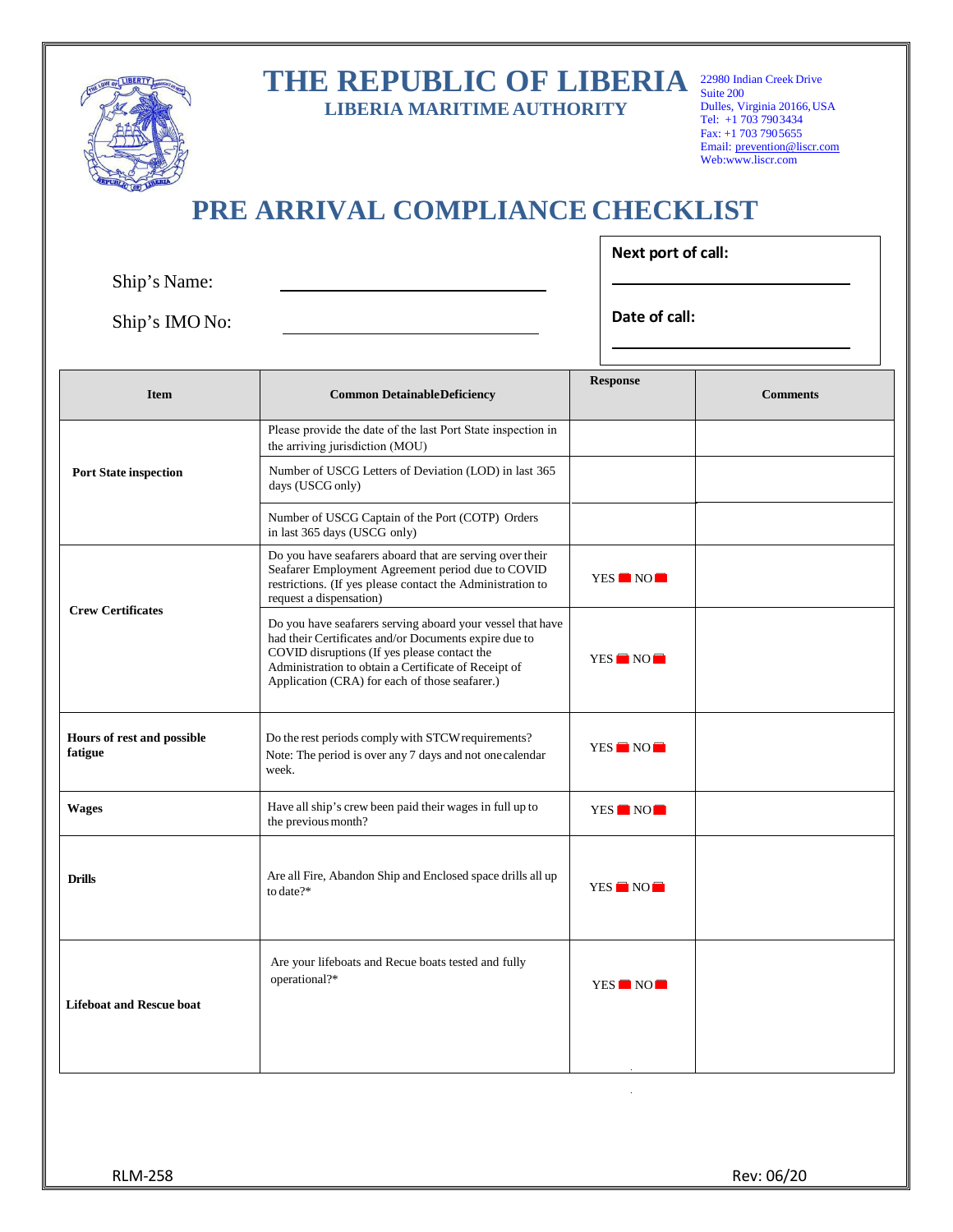| <b>Liferafts</b>                                                                                   | Hydro Static Release Units Up to date on all liferafts*                                                                                                                             | YES NO                           |  |
|----------------------------------------------------------------------------------------------------|-------------------------------------------------------------------------------------------------------------------------------------------------------------------------------------|----------------------------------|--|
| <b>Charts/Publications</b>                                                                         | Are all required charts and publications are up to date?                                                                                                                            | YES NO                           |  |
| Fire dampers, quick or self-closing<br>devices, remote controls, etc.                              | Are your fire doors and dampers operable and in good<br>condition?*                                                                                                                 | YES NO                           |  |
| <b>Fixed high pressure Water-</b><br>spraying and Water-mist Fire-<br><b>Extinguishing Systems</b> | Is the system ready for use, water supply valve to the<br>automatic pump open and system charged?*                                                                                  | YES NO                           |  |
| <b>Emergency Alarms</b>                                                                            | Have Smoke/Flame Detectors been tested and verified<br>Operational?*                                                                                                                | YES NO                           |  |
| <b>Main and Emergency Fire Pumps</b>                                                               | Are pumps individually tested with two hoses supplying<br>water to the extremities of the vessel to ensure adequate<br>pressure?                                                    | YES NO                           |  |
| <b>Cleanliness of Engine Room</b>                                                                  | Is the E/R clean? No oil leaks, clean bilges and tanktops, no<br>oily rags, and no collection buckets or containers placed<br>below machinery or pipes to collect seepage or leaks? | YES NO                           |  |
| <b>Quick Closing Valves</b>                                                                        | Are the Quick Closing valves operational and NOT<br>blocked open? Obstructing the valves with fabricated<br>devices will result in Detention                                        | YES NO                           |  |
| Sewage treatment system                                                                            | Is Sewage treatment system operational?                                                                                                                                             | YES <sup>N</sup> NO <sup>N</sup> |  |
| Use of compliant fuels                                                                             | If applicable, vessel trading in Emission Control Area<br>has compliant fuel on board and initiated change over<br>procedures?*                                                     | YES NO                           |  |
|                                                                                                    |                                                                                                                                                                                     |                                  |  |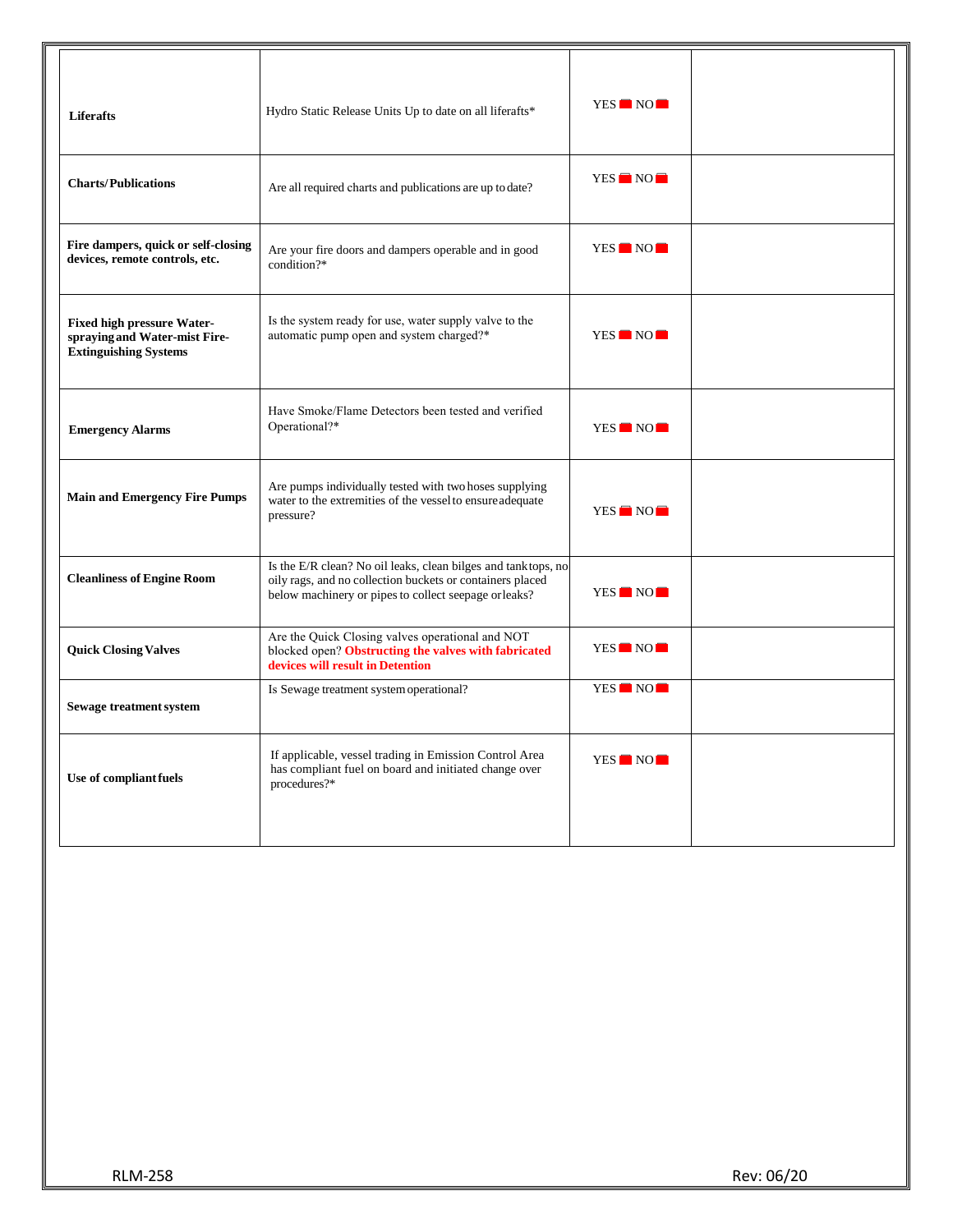| <b>Emergency Generator</b>             | Is the Emergency Generator tested and operational? (Take<br>special care to ensure that this system is fully operational,<br>including ability to take a power load.)* | YES NO |  |
|----------------------------------------|------------------------------------------------------------------------------------------------------------------------------------------------------------------------|--------|--|
| Oily water separator & 15<br>ppm alarm | Is the Oily water separator and all connected piping in good<br>order and operational*                                                                                 | YES NO |  |
| <b>Emergency Lighting</b>              | Have emergency lights been tested and verified<br>operational?*                                                                                                        | YES NO |  |
| <b>Emergency Exits</b>                 | Are the emergency exits are free of any obstructions on the<br>entire escape route.                                                                                    | YES NO |  |

#### **Maintenance:**

Are there any required Ship Systems and Equipment not functioning and requiring maintenance? (If yes, please note below.)\*

RLM-258 Rev: 06/20